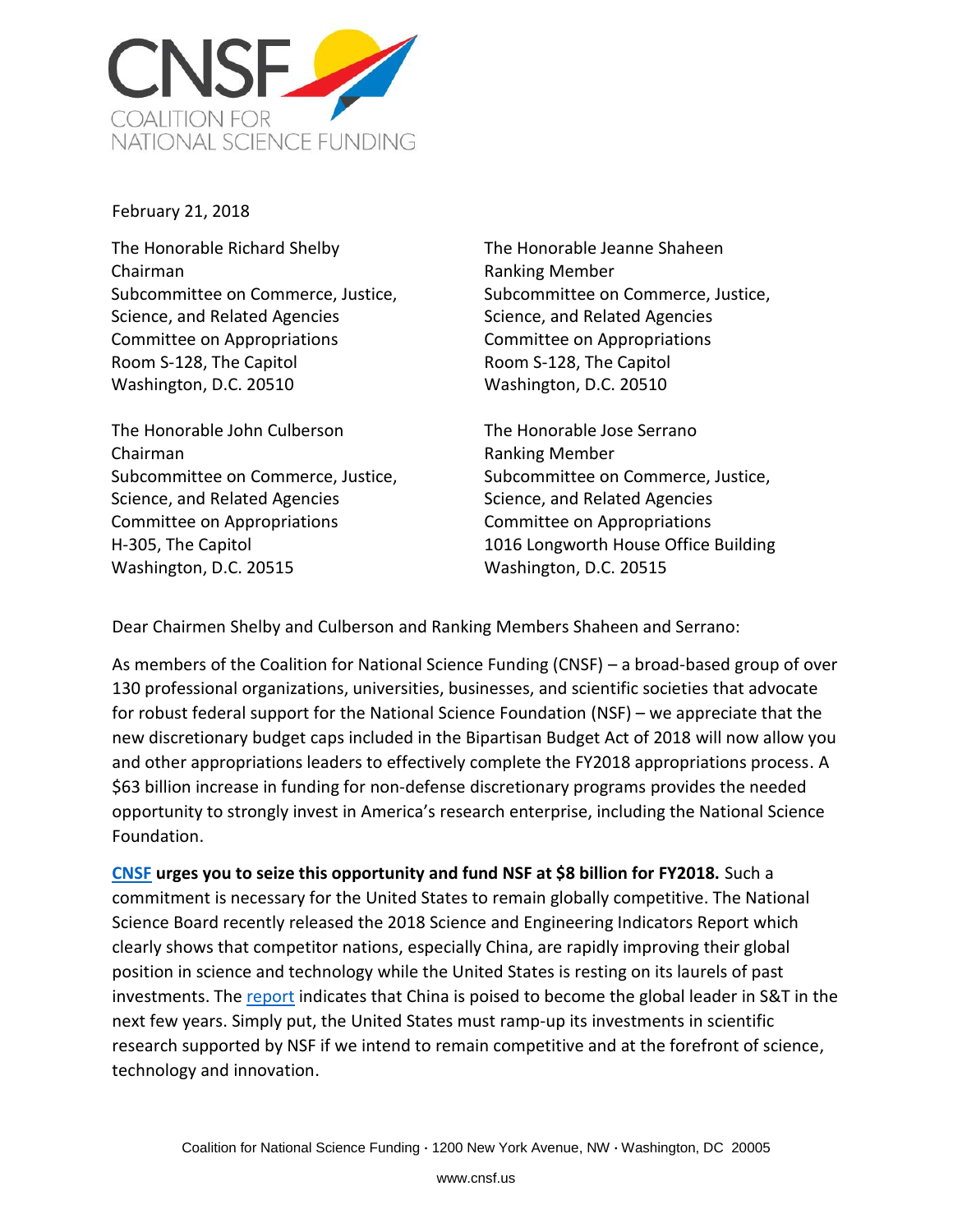Last year, during the House and Senate Appropriations Committees' mark-ups of the FY2018 Commerce, Justice, Science, and Related Agencies Appropriations bills, committee leaders expressed the importance of reaching a bipartisan budget deal to increase funding for NSF. Clearly you and other appropriations committee members understand the positive impact NSFfunded research has on our economy, national security and global competitiveness. Due to past budget constraints, however, funding for the agency has remained flat. A request of \$8 billion for NSF in FY2018 reflects **4% real growth** from the FY2016 enacted. This requested increase of 4% real growth is consistent with the first recommendation in the clarion call-to-action, [Innovation: An American Imperative,](https://www.amacad.org/content/innovationimperative/) which more than 500 organizations from all 50 states representing industry, academia, and scientific and engineering societies have endorsed. Moreover, this statement has received bipartisan and bicameral support and enthusiasm.

## **Now that Congress has achieved a bipartisan budget agreement with an additional \$63 billion for non-defense discretionary programs, we strongly advocate that the CJS portion of the FY2018 omnibus bill include \$8 billion in funding for NSF.**

Please let us know how we can be helpful.

Sincerely,

Coalition for National Science Funding (CNSF)

Afterschool Alliance American Agricultural Economics Association American Anthropological Association American Association for Dental Research American Association of Geographers American Association of Physics Teachers American Astronomical Society American Chemical Society American Educational Research Association American Geophysical Union American Geosciences Institute

American Institute for Medical and Biological Engineering American Institute of Biological Sciences American Institute of Physics American Mathematical Society American Physical Society American Physiological Society American Political Science Association American Psychological Association American Society for Biochemistry & Molecular Biology

American Society for Engineering Education American Society for Microbiology American Society of Agronomy American Society of Civil Engineers American Society of Mechanical Engineers American Society of Plant **Biologists** American Sociological Association American Statistical Association Arafune Government Relations, LLC Archaeological Institute of America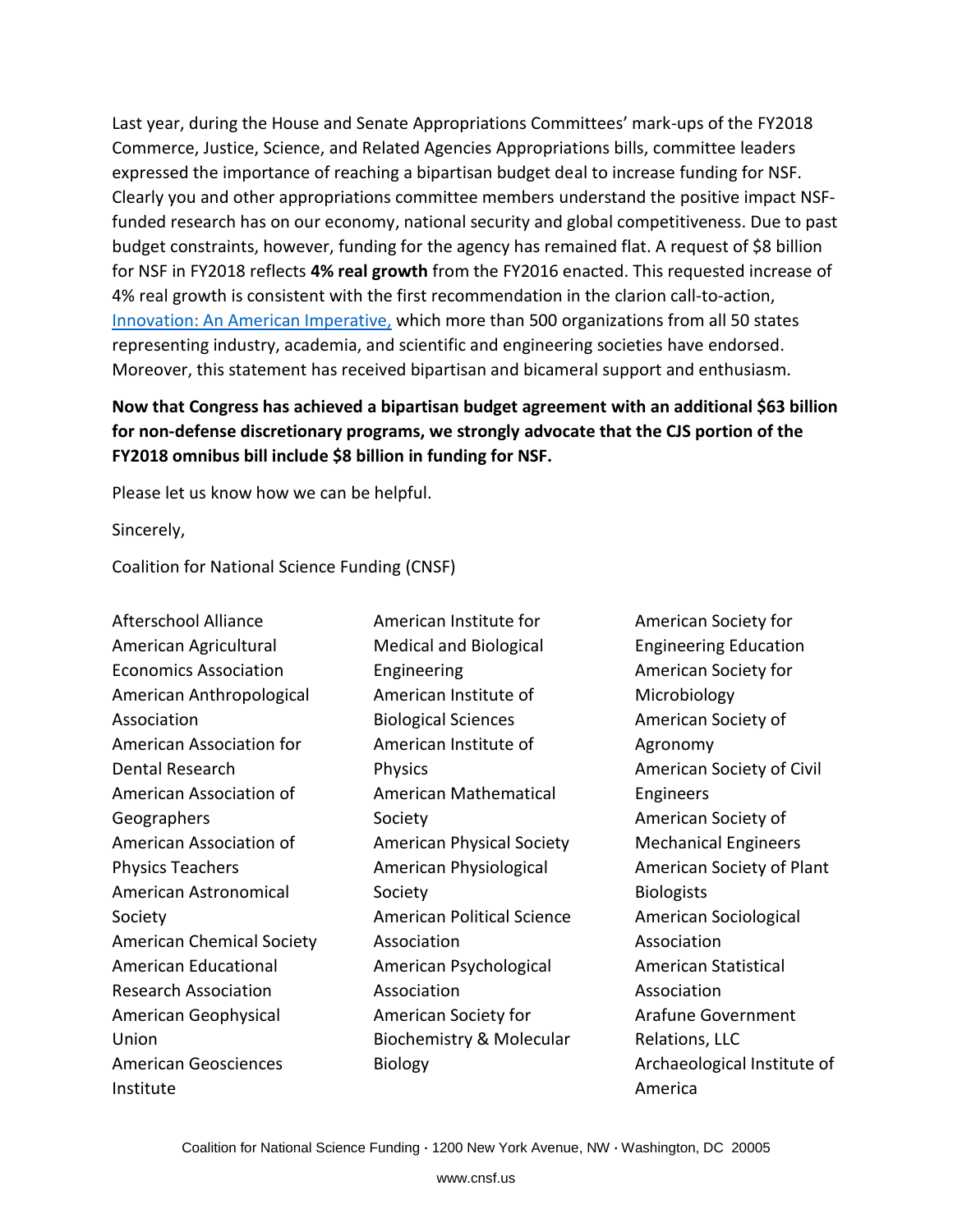Association for Psychological Science Association for Women in **Mathematics** Association of American Medical Colleges Association of American Universities Association of Public and Land-grant Universities Association of Research Libraries Association of Science-Technology Centers Battelle Biophysical Society Boise State University Boston University Brandeis University Brown University California Institute of **Technology** Cavarocchi Ruscio Dennis Associates,LLC Coalition for Academic Scientific Computation Coastal and Estuarine Research Federation Computing Research Association Consortium for Ocean Leadership Consortium of Social Science Associations Cornell University Council of Graduate **Schools** Council of Scientific Society Presidents Council on Undergraduate Research

Crop Science Society of America Duke University Eastman Ecological Society of America Entomological Society of America Eversole Associates Federal Science Partners Federation of American Societies for Experimental Biology Federation of Associations in Behavioral & Brain Sciences Florida State University Geological Society of America George Mason University Georgia Institute of **Technology** Harvard University Human Factors and Ergonomics Society Incorporated Research Institutions for Seismology Indiana University Institute of Electrical and Electronics Engineers-USA Lehigh University Lewis-Burke Associates LLC Linguistic Society of America Massachusetts Institute of **Technology** Mathematical Association of America Michigan State University Michigan Technological University

Museum of Science, Boston National Communication Association National Ground Water Association National Postdoctoral Association National Science Teachers Association North Carolina State **University** Northern Illinois University Northwestern University Ornithological Council Pennsylvania State University Population Association of America/ Association of Population Centers Princeton University Psychonomic Society PsySiP Project, The Rensselaer Polytechnic Institute Research! America Rutgers University- New **Brunswick** SAGE Publishing Seismological Society of America Society for American Archaeology Society for Industrial and Applied Mathematics Society for Industrial and Organizational Psychology Society for Neuroscience Society for Research in Child Development